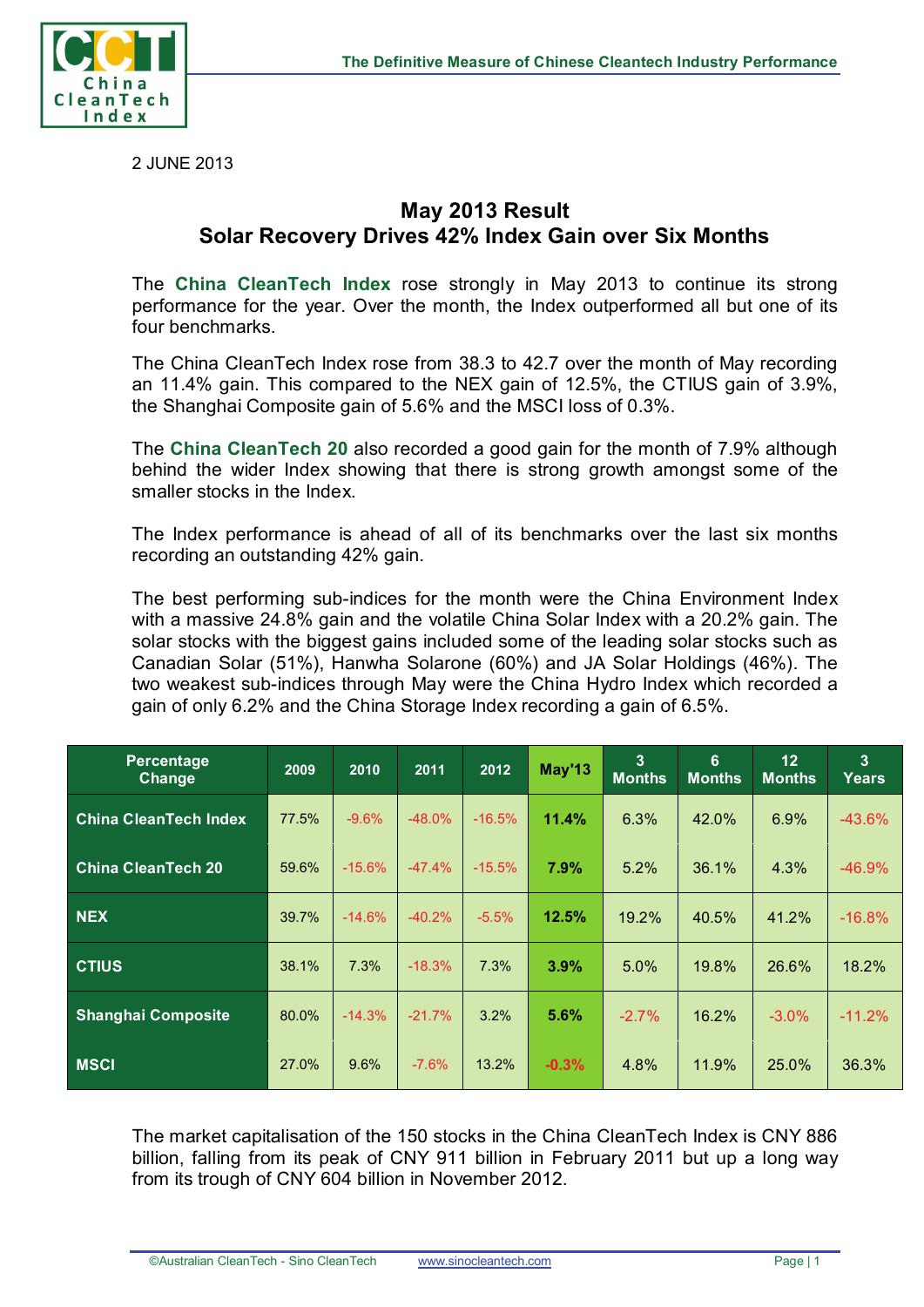

The month's performance was driven by 14 companies having share price gains of more than **40%**. The greatest percentage gains were recorded by **Cleantech Solutions International Inc (CLNT)** with a 104% gain, **Fujian Longking Co (600388.SS)** with a 71.4% gain and **Beijing Water Business Doctor Co (300055.SZ)** with a 63.3% gain.

These were partially offset by losses from other companies with 9 companies having losses of more than 20%. The greatest percentage losses were recorded by China **Sun Group High Tech Co. (CSGH.OB - 50%)**, **Titan Wind Energy Co (002531.SZ - 45.8%)** and **Zhejiang Narada Power Source Co (300068.SZ - 43.1%)**

These best and worst performers are shown in the table below.

| <b>May 2013</b>                                                                                                                                                                                                                                                                                                                                                                                                                                                |                                                                                                                                                                                                                                                                                                                                                                |  |  |  |  |  |
|----------------------------------------------------------------------------------------------------------------------------------------------------------------------------------------------------------------------------------------------------------------------------------------------------------------------------------------------------------------------------------------------------------------------------------------------------------------|----------------------------------------------------------------------------------------------------------------------------------------------------------------------------------------------------------------------------------------------------------------------------------------------------------------------------------------------------------------|--|--|--|--|--|
| <b>Best Performers</b><br><b>Share Price Gain &gt; 40%</b>                                                                                                                                                                                                                                                                                                                                                                                                     | <b>Worst Performers</b><br>Share Price Loss > 20%                                                                                                                                                                                                                                                                                                              |  |  |  |  |  |
| Suzhou Hailu Heavy Industry Co., Ltd.<br>Beijing SPC Environment Protection Tech Co.,<br>Ltd.<br>Fujian Longking Co., Ltd<br>Canadian Solar Inc.<br>China Solar Energy Holdings Limited<br><b>CNPV Solar Power SA</b><br>Hanwha Solarone Co Ltd<br>JA Solar Holdings<br>Suntech Power Holdings<br>China BAK Battery<br><b>FVF</b><br>Beijing Water Business Doctor Co., Ltd.<br>China Ming Yang Wind Power Group Ltd<br>Cleantech Solutions International Inc. | Shenzhen Refond Optoelectronics Co Ltd<br>Beijing SJ Environmental Protection and New<br>Material Co. Ltd.<br>Bodisen Biotech, Inc.<br>China Ritar Power Corp.<br>China Sun Group High Tech Co.<br>Zhejiang Narada Power Source Co., Ltd.<br>Beijing Originwater Technology Co., Ltd.<br>Shanghai Safbon Water Service Co<br>Titan Wind Energy (suzhou) Co Ltd |  |  |  |  |  |

The China Cleantech Index is updated each month and published on the SinoCleantech website at [www.sinocleantech.com.](http://www.sinocleantech.com/) It is published internationally in conjunction with Cleantech Investor [\(www.cleantechinvestor.com\)](http://www.cleantechinvestor.com/) and in China in conjunction with Top Capital [\(www.topcapital.cn\)](http://www.topcapital.cn/).

Monthly results can be emailed directly to interested parties by signing up to the distribution list at [http://www.sinocleantech.com/e/cleantech\\_index.html.](http://www.sinocleantech.com/e/cleantech_index.html)

## **FURTHER INFORMATION:**

John O'Brien Managing Director, Sino CleanTech Ph: +61 419 826 372 [john.obrien@sinocleantech.com](mailto:john.obrien@sinocleantech.com)

Katie Xiong Manager, Sino CleanTech Australia: +61 411 638 603 China: +86 137608 85298 [katie.xiong@sinocleantech.com](mailto:katie.xiong@sinocleantech.com)